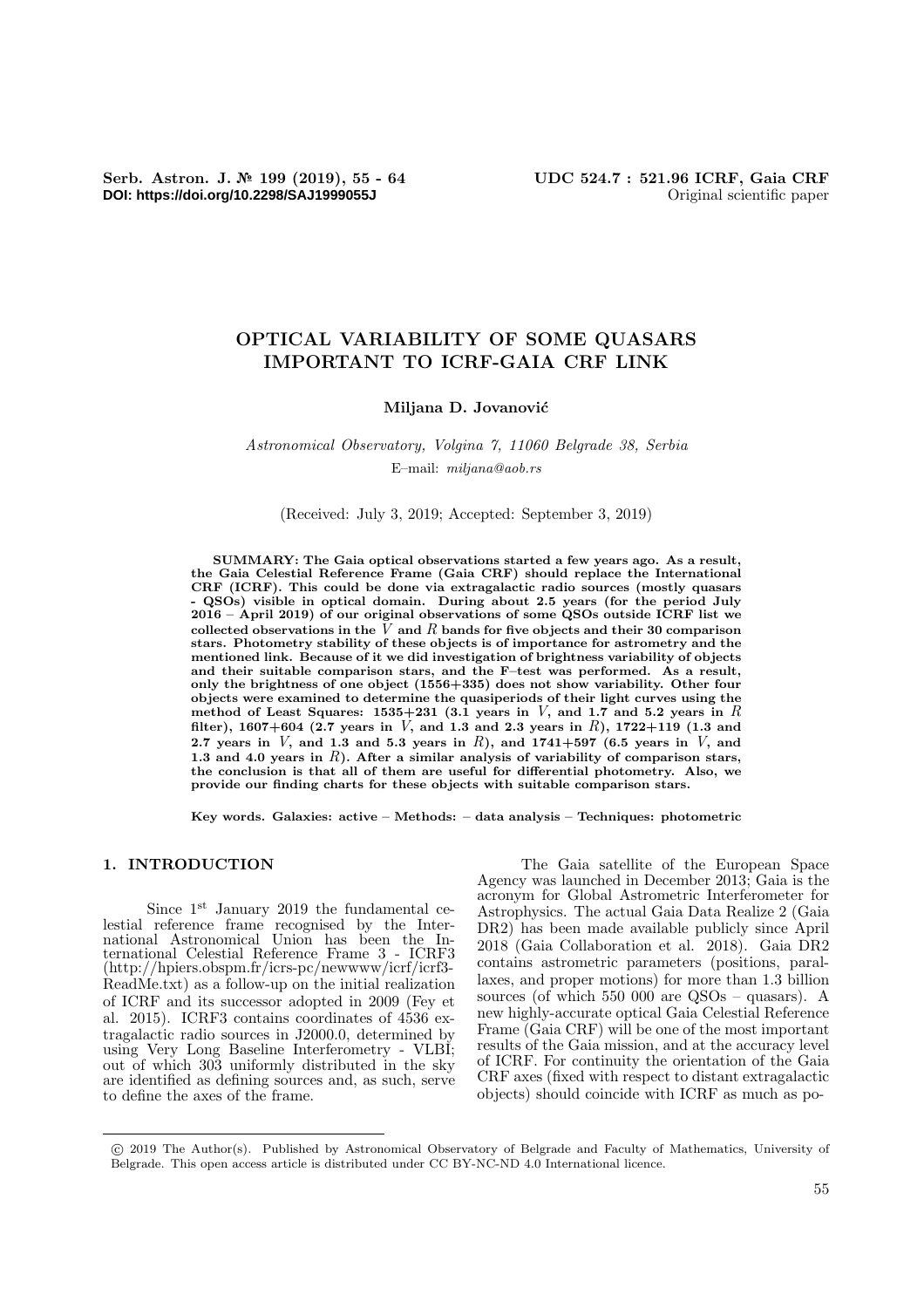ssible. The link between Gaia CRF and ICRF will be established by using Gaia observations in optical domain of compact extragalactic ICRF objects with accurate radio positions, but only about 70 ICRF sources are suitable. Because of that, 105 extragalactic radio sources (out of the ICRF list) were observed with a VLBI array and 47 of them with high astrometric quality have been identified as potential candidates for the link (Bourda et al. 2011). Our observations of these candidate sources started in July 2016. These sources are Active Galactic Nuclei (AGNs), most of them are the QSO type (30 sources), the others are BL Lacertae – BL Lac $(15)$ and Seyfert galaxies type  $1 - Sy \, 1 \, (2)$ .

An AGN represents a life phase of a galaxy. The term active refers to existence of energetic phenomena in the galactic center, nucleus, which cannot be attributed directly to stars. Presence of variations in optical and radio bands has led to suggestions that there exists a massive black hole in the center of AGN. These variations on time scales of less than a day to years are very important to understand their physical properties. Time scale variability is divided into three classes: those of less than a day are Intra– Day Variabilities – IDV, those within the range of a few days to a few months are Short Term Variability – STV, and those from a few months to several years are Long Term Variability – LTV (Gupta 2014). There are several papers on correlation between the brightness variability and astrometric positions of QSOs in some cases (Taris et al. 2011, 2016, Popović et al. 2012). For the link between Gaia CRF and ICRF the sources with more stable brightness are preferred, and it is necessary to monitor their brightness variability over a longer period of time. Some results of STV of the mentioned objects are presented in Taris et al. (2018).

The subject of this paper is investigation of the brightness variability of five AGNs which have

been observed for more than 2.5 years. Two of them are the type QSOs (1535+231 and 1556+335) and three BL Lac  $(1607+604, 1722+119, \text{ and } 1741+597)$ . The object properties are listed in Table 1: the coordinates are taken from SDSS DR14, the redshift is from the NASA/IPAC Extragalactic Database – NED (https://ned.ipac.caltech.edu/), and the type is from SIMBAD Astronomical Database.

# 2. OBSERVATIONS AND DATA REDUCTION

The observations were made with three different telescopes using six different cameras (see Table 2). The Astronomical Station Vidojevica (ASV) 60 cm Cassegrain and the ASV 1.4 m Ritchey-Chrétien telescope are located at Astronomical Station Vidojevica of the Astronomical Observatory of Belgrade. For both telescopes the longitude and the latitude are  $\lambda = 21^\circ 5$  East and  $\varphi = 43^\circ 1$  North but the altitudes are slightly different: ASV 60 cm at 1140 m, and ASV 1.4 m at 1150 m above the sea level. Most frequently, two CCD images per filter  $(V \text{ and } R)$  have been obtained. The CCD images were reduced by subtracting bias and dark and then divided by the flat field. All frames were corrected for bad pixels and cosmic rays. The reduction (and corrections) were done by using Image Reduction and Analysis Facility - the IRAF scripting language (ascl:9911.002) (Tody 1986, 1993).

The Rozhen 2m-telescope, which also has Ritchey-Chrétien optical design, is located at the National Astronomical Observatory (NAO) Rozhen of the Bulgarian Academy of Science (BAS) in Bulgaria  $(\lambda = 24\degree7 \text{ East}, \varphi = 41\degree7 \text{ North}, \text{ altitude } 1730 \text{ m}).$ The reduction of its frames was similar to that in the case of the ASV telescopes.

| Object       | $\alpha_{\rm J2000.0}$ <sup>(°)</sup> | $\delta_{\rm J2000.0} (°)$ | $\boldsymbol{z}$ | Type   |          | Observation date | No. of observations |
|--------------|---------------------------------------|----------------------------|------------------|--------|----------|------------------|---------------------|
|              |                                       |                            |                  |        |          | (mmddyyyy)       | per filter          |
|              |                                       |                            |                  |        | start    | finish           | V, R                |
| $1535 + 231$ | 234.31041                             | 23.01126                   | 0.462524         | QSO    | 07022016 | 04072019         | 17, 21              |
| $1556 + 335$ | 239.72993                             | 33.38851                   | 1.653476         | QSO    | 07022016 | 10052018         | 17, 24              |
| $1607 + 604$ | 242.08560                             | 60.30783                   | 0.178000         | BL Lac | 07022016 | 11132018         | 20, 24              |
| $1722 + 119$ | 261.26810                             | 11.87096                   | 0.018000         | BL Lac | 07022016 | 03062019         | 21, 23              |
| $1741 + 597$ | 265.63334                             | 59.75186                   | 0.400000         | BL Lac | 07042016 | 03062019         | 31, 37              |

Table 1. Main properties of the objects.

| Telescope                      | CCD Camera      | CCD resolution | Pixel size | Pixel scale                 | Field of view     |
|--------------------------------|-----------------|----------------|------------|-----------------------------|-------------------|
| focal length                   |                 |                | $(\mu m)$  | $(\arccos \text{pix}^{-1})$ | $(\text{arcmin})$ |
| ASV 60cm                       | Apogee Alta U42 | 2048x2048      | 13.5x13.5  | 0.466                       | 15.8x15.8         |
| $F = 600$ cm                   | SBIG ST10 XME   | 2184x1472      | 6.8x6.8    | 0.230                       | 8.4x5.7           |
|                                | Apogee Alta E47 | 1024x1024      | 13.0x13.0  | 0.450                       | 7.6x7.6           |
| $\overline{\mathrm{ASV}}$ 1.4m | Apogee Alta U42 | 2048x2048      | 13.5x13.5  | 0.243                       | 8.3x8.3           |
| $F = 1142$ cm                  | Andor iKon-L    | 2048x2048      | 13.5x13.5  | 0.244                       | 8.3x8.3           |
| Rozhen 2m                      | Andor iKon-L    | 2048x2048      | 13.5x13.5  | 0.176                       | 6.0x6.0           |
| $F = 1577$ cm                  | VersArray 1300B | 1340x1300      | 20.0x20.0  | 0.261                       | 5.6x5.6           |

Table 2. Telescopes and cameras.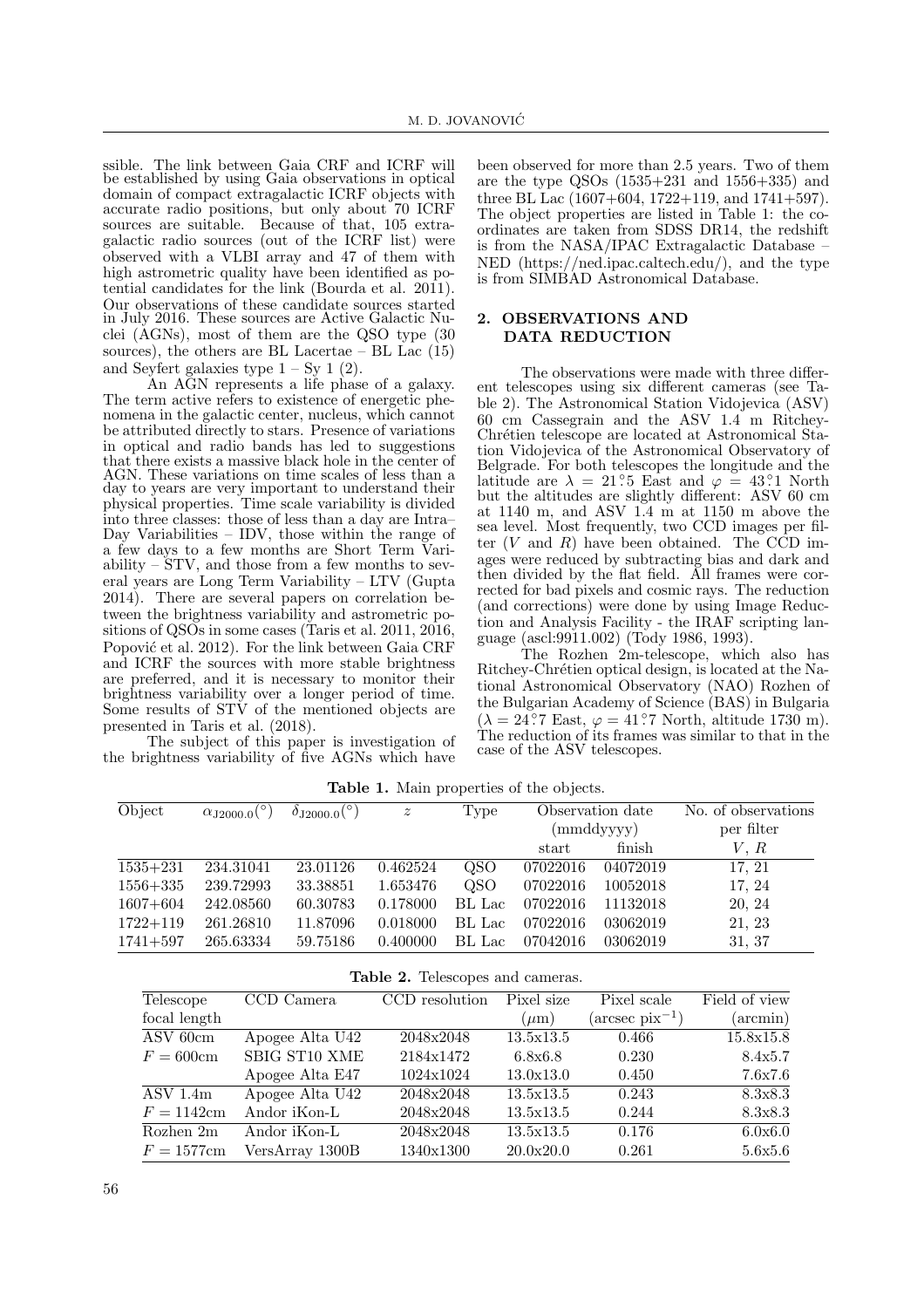| Object           |                             |                             |                                   |                                   |                                    |                                   |  |
|------------------|-----------------------------|-----------------------------|-----------------------------------|-----------------------------------|------------------------------------|-----------------------------------|--|
| No.              | $\alpha_{J2000.0} (^\circ)$ | $\delta_{J2000.0} (^\circ)$ | $B \pm \sigma_{\rm B}({\rm mag})$ | $V \pm \sigma_{\rm V}({\rm mag})$ | $R \pm \sigma_{\rm R}(\text{mag})$ | $I \pm \sigma_{\rm I}({\rm mag})$ |  |
|                  | $1535 + 231$                |                             |                                   |                                   |                                    |                                   |  |
| $\,2$            | 234.31491                   | 23.01831                    | $18.119 \pm 0.049$                | $17.200\,\pm\,0.031$              | $16.658 \pm 0.038$                 | $16.127 \pm 0.072$                |  |
| $\boldsymbol{3}$ | 234.30004                   | 23.02486                    | $16.580 \pm 0.040$                | $15.983 \pm 0.030$                | $15.633 \pm 0.031$                 | $15.287 \pm 0.051$                |  |
| $\overline{4}$   | 234.25178                   | 23.01917                    | $16.849 \pm 0.037$                | $16.232 \pm 0.024$                | $15.867 \pm 0.029$                 | $15.497 \pm 0.052$                |  |
| $\overline{7}$   | 234.29312                   | 22.96096                    | $17.302 \pm 0.044$                | $16.470 \pm 0.027$                | $15.973 \pm 0.036$                 | $15.465 \pm 0.069$                |  |
| $8\,$            | 234.35917                   | 23.01592                    | $17.054 \pm 0.060$                | $15.860\,\pm\,0.035$              | $15.149 \pm 0.050$                 | $14.445\,\pm\,0.098$              |  |
|                  |                             |                             |                                   | $1556 + 335$                      |                                    |                                   |  |
| $\sqrt{2}$       | 239.71950                   | 33.39110                    | $18.141 \pm 0.045$                | $17.336\,\pm\,0.030$              | $16.850 \pm 0.038$                 | $16.341 \pm 0.069$                |  |
| $\sqrt{3}$       | 239.69035                   | 33.40959                    | $16.853 \pm 0.036$                | $16.381 \pm 0.027$                | $16.095 \pm 0.030$                 | $15.773 \pm 0.048$                |  |
| $\bf 5$          | 239.76798                   | 33.38778                    | $16.864 \pm 0.040$                | $16.271 \pm 0.030$                | $15.916 \pm 0.031$                 | $15.539 \pm 0.055$                |  |
| $\,6\,$          | 239.74562                   | 33.39003                    | $16.823 \pm 0.041$                | $16.198 \pm 0.030$                | $15.825 \pm 0.031$                 | $15.438\,\pm\,0.056$              |  |
| $\overline{7}$   | 239.74317                   | 33.37370                    | $16.161 \pm 0.040$                | $15.552 \pm 0.030$                | $15.188 \pm 0.031$                 | $14.808 \pm 0.055$                |  |
| $8\,$            | 239.73398                   | 33.37219                    | $17.132 \pm 0.069$                | $15.743 \pm 0.040$                | $14.897 \pm 0.064$                 | $14.008\,\pm\,0.130$              |  |
|                  |                             |                             |                                   | $1607 + 604$                      |                                    |                                   |  |
| $\sqrt{2}$       | 242.02882                   | 60.28951                    | $17.836 \pm 0.043$                | $17.068 \pm 0.027$                | $16.619 \pm 0.031$                 | $16.190 \pm 0.058$                |  |
| $\sqrt{3}$       | 242.02526                   | 60.31162                    | $17.624 \pm 0.041$                | $16.864 \pm 0.025$                | $16.423 \pm 0.032$                 | $16.009 \pm 0.057$                |  |
| $\overline{4}$   | 241.97352                   | 60.35552                    | $15.909 \pm 0.040$                | $15.195 \pm 0.025$                | $14.781 \pm 0.031$                 | $14.388 \pm 0.055$                |  |
| $\bf 5$          | 242.09638                   | 60.34816                    | $16.774 \pm 0.056$                | $15.630 \pm 0.031$                | $14.965 \pm 0.044$                 | $14.351 \pm 0.084$                |  |
| $\overline{7}$   | 242.16854                   | 60.37746                    | $17.512 \pm 0.038$                | $16.856 \pm 0.024$                | $16.467 \pm 0.031$                 | $16.069 \pm 0.055$                |  |
|                  |                             |                             |                                   | $1722 + 119$                      |                                    |                                   |  |
| C <sub>2</sub>   | 261.27167                   | 11.86997                    | $14.203 \pm 0.009$                | $13.173\ \pm0.005$                | $12.570 \pm 0.006$                 | $12.060 \pm 0.009$                |  |
| C3               | 261.24375                   | 11.86636                    | $14.919 \pm 0.022$                | $14.078 \; {\pm} 0.012$           | $13.600 \pm 0.008$                 | $13.148 \pm 0.016$                |  |
| $\mathbf{1}$     | 261.31208                   | 11.89125                    | $14.564 \pm 0.012$                | $13.445 \pm 0.009$                | $12.848 \pm 0.010$                 | $12.272 \pm 0.012$                |  |
| $\overline{2}$   | 261.30458                   | 11.86519                    | $15.088 \pm 0.013$                | $14.823\ \pm0.008$                | $14.691 \pm 0.012$                 | $14.526 \pm 0.025$                |  |
| $\bf 5$          | 261.25667                   | 11.91311                    | $16.780 \pm 0.033$                | $15.873 \pm 0.010$                | $15.385 \pm 0.016$                 | $14.927 \pm 0.031$                |  |
| $\boldsymbol{9}$ | 261.23333                   | 11.87083                    | $16.628 \pm 0.029$                | $15.809 \pm 0.008$                | $15.332 \pm 0.014$                 | $14.867 \pm 0.029$                |  |
| 10               | 261.23875                   | 11.87083                    | $16.684 \pm 0.035$                | $16.142 \pm 0.011$                | $15.699 \pm 0.019$                 | $15.272 \pm 0.041$                |  |
| C <sub>4</sub>   | 261.28958                   | 11.85344                    | $16.563 \pm 0.027$                | $15.665\ \pm0.009$                | $15.164 \pm 0.013$                 | $14.713 \pm 0.025$                |  |
| $1741 + 597$     |                             |                             |                                   |                                   |                                    |                                   |  |
| $\sqrt{2}$       | 265.62329                   | 59.75176                    | $16.175 \pm 0.039$                | $15.565\,\pm\,0.029$              | $15.204 \pm 0.054$                 | $14.837\,\pm\,0.054$              |  |
| $\sqrt{3}$       | 265.57081                   | 59.75387                    | $17.288 \pm 0.039$                | $16.673 \pm 0.029$                | $16.314 \pm 0.053$                 | $15.962 \pm 0.053$                |  |
| $\sqrt{4}$       | 265.68412                   | 59.76861                    | $17.409 \pm 0.054$                | $16.376 \pm 0.034$                | $15.795 \pm 0.067$                 | $15.313 \pm 0.067$                |  |
| $\bf 5$          | 265.61457                   | 59.79547                    | $16.953 \pm 0.045$                | $16.154 \pm 0.031$                | $15.704 \pm 0.056$                 | $15.320 \pm 0.056$                |  |
| $\,6\,$          | 265.68288                   | 59.71901                    | $16.861 \pm 0.047$                | $16.126 \pm 0.038$                | $15.684 \pm 0.064$                 | $15.223 \pm 0.064$                |  |
| $\overline{7}$   | 265.59766                   | 59.71686                    | $17.479 \pm 0.050$                | $16.633 \pm 0.039$                | $16.124 \pm 0.074$                 | $15.594 \pm 0.074$                |  |

Table 3. Coordinates and BVRI magnitudes with standard errors of comparison and control stars for objects 1535+231, 1556+335, 1607+604, 1722+119, and 1741+597.

#### 3. PHOTOMETRY

The brightness of the target objects was determined by differential photometry, i.e., by comparing the brightness of an object to brightness of comparison stars. Two stars were chosen as comparison ones. Their brightness is similar to that of the object and they are located in its vicinity. In addition, a few control stars were selected and their photometry was performed in the same way as for the object. For this purpose the MaxIm DL software was used with the aperture radius of about 6 arcsec. The annulus radii (for determination of the sky background) were selected to avoid any forms of light contamination.

The comparison and control stars were chosen from the Sloan Digital Sky Survey Data Release

14 (SDSS DR14) catalogue (Abolfathi et al. 2018). The field of  $1722+119$  objects was not covered by SDSS, because the sky coverage of SDSS DR14 is about one-third of the entire celestial sphere. The selection criteria for stars were the following: not to be variable, not too far from the object, avoiding both too bright and too faint stars, not very blue or red, etc. The PSF ugriz (the point spread function  $u, g, r, i$ , and  $z$ ) magnitudes for the comparison and control stars were selected from the catalogue. The transformation from the PSF ugriz magnitudes to the Johnson-Cousins BVRI  $(B, V, R, \text{ and } I)$  ones was performed using equations (Chonis and Gaskel 2008):

 $B = g + (0.327 \pm 0.047)(g - r) + (0.216 \pm 0.027),$  (1)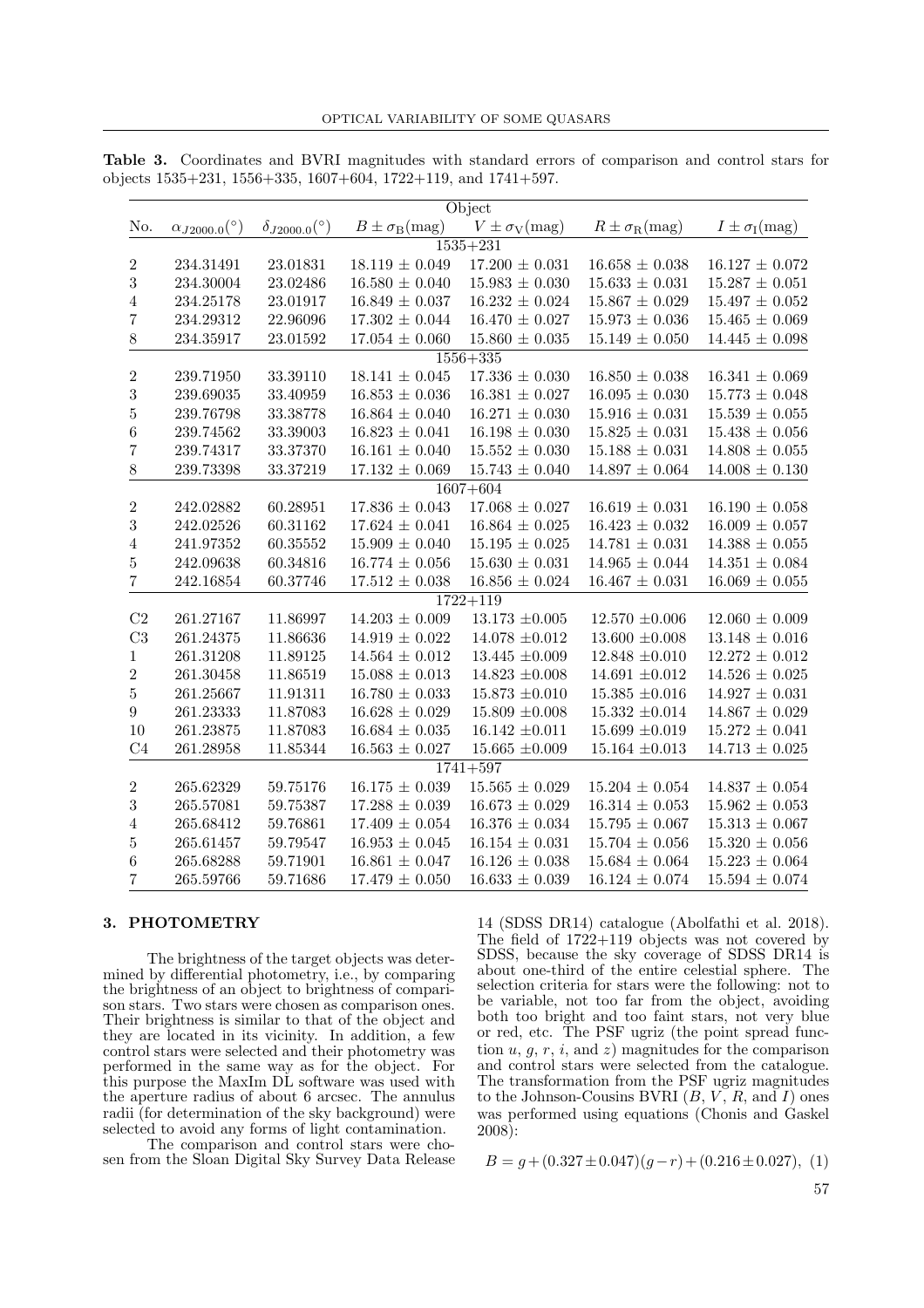$V = q - (0.587 \pm 0.022)(q - r) - (0.011 \pm 0.013),$  (2)

 $R = r - (0.272 \pm 0.092)(r - i) - (0.159 \pm 0.022),$  (3)

 $I = i - (0.337 \pm 0.191)(r - i) - (0.370 \pm 0.041),$  (4)

where  $14.5 < g, r, i < 19.5, 0.08 < r - i < 0.5$  and  $0.2 < g-r < 1.4$ .

In the case of  $1722+119$  the comparison and control stars were chosen from Doroshenko et al. (2014).

The BVRI magnitudes, obtained using Eqs.  $(1) - (4)$  for stars from SDSS DR14, and those from Doroshenko et al. (2014), along with their coordinates, are listed in Table 3.

Figs.  $1 - 5$  represent charts of the fields of objects, created using the CCD images taken with the ASV 60 cm and CCD camera Apogee Alta U42. For each figure, the number 1 refers to the object from the caption, except for 1722+119 indicated by the cross. The other numbers refer to comparison and control stars.

The average magnitude of quasar 1535+231 is 18.322 (standard deviation,  $\sigma = 0.160$ ) in V, and 18.050 ( $\sigma$ =0.180) in R band during our observational period of 1008 days (∼2.76 years). The finding chart of this object with the comparison (A and B in Table 4) and control stars is presented in Fig. 1. The obtained extremal magnitudes of the object (maximum and minimum values) during that period are: 18.132 and 18.654 in the  $V$  filter,  $\bar{1}7.796$  and 18.451 in the R filter, respectively.

Quasar 1556+335 was observed during 825 days (∼2.26 years). Photometrically, this object is the most stable one, its magnitudes are close to the average value: 17.491 ( $\sigma$ =0.045) in V and 17.017  $(\sigma=0.041)$  in R. In Fig. 2 comparison and control stars around object are presented.

The object 1607+604 BL Lac was observed during 864 days (∼2.36 years). The average magnitude is: 17.461 with  $\sigma = 0.113$  in V, and 17.038 with  $\sigma$ =0.087 in R. This object with its comparison and control stars is presented in Fig. 3. The obtained values for the maximum and minimum brightness are: 17.304 and 17.617 in V, 16.886 and 17.148 in R, respectively.

The object 1722+119 BL Lac was observed for 977 days ( $\sim$ 2.67 years); see Fig. 4 for the finding chart. The average magnitude is: 15.279 ( $\sigma$ =0.268) in V, and 14.788 ( $\sigma$ =0.285) in R. During the monitoring, the obtained V and R magnitudes of the object show a remarkable variability of about 1.2 magnitudes (possible quasiperiodicity). Because of the remarkable variability the standard deviations in V and R are bigger than for the others objects. The extremal magnitudes are:  $14.888$  and  $16.080$  in  $V$ , 14.372 and 15.634 in R. In Taris et al. (2018) it is presented a period of 35 days of brightness variability for optical G magnitude. Brightness variability was analysed also in X-ray from data covering more than 12 years (Rani et al. 2009). In that paper the period of about one year was explained as observational artifact.

The object  $1741+597$  is also BL Lac, and was observed during 975 days (∼2.67 years). Its average magnitude is:  $18.038$  ( $\sigma = 0.218$ ) in V and 17.623

 $(\sigma=0.261)$  in R. The magnitude range is from 17.588 to  $18.470$  in V, and  $17.106$  to  $18.171$  in R. The brightness of this object changed by almost 1 magnitude in both filters. In Fig. 5 the finding chart of object and its comparison and control stars is presented.

The standard deviations of comparison and control stars of all objects are on the level of 0.01 (see Table 4), which is in line with groundbased relative photometry.

**Table 4.** Average magnitudes  $(V \text{ and } R)$  with standard errors of objects 1535+231, 1556+335, 1607+604, 1722+119, 1741+597, their comparison and control stars; period July 2016 - April 2019.

| Object         | $\overline{V \pm \sigma_V}$ (mag)                   | $R \pm \sigma_{\rm R}$ (mag) |
|----------------|-----------------------------------------------------|------------------------------|
| No.            |                                                     |                              |
| $1535 + 231$   | $18.322 \pm 0.160$                                  | $18.050 \pm 0.180$           |
| 2(A)           | $17.212 \pm 0.026$                                  | $16.696 \pm 0.038$           |
| 3              | $16.003 \pm 0.026$                                  | $15.660 \pm 0.031$           |
| 4(B)           | $16.227 \pm 0.010$                                  | $15.850 \pm 0.018$           |
| $\overline{7}$ | $16.448 \pm 0.029$                                  | $15.956 \pm 0.023$           |
| 8              | $15.834 \pm 0.019$                                  | $15.140 \pm 0.028$           |
| $1556 + 335$   | $17.491 \pm 0.045$                                  | $17.017 \pm 0.041$           |
| 2(A)           | $17.343 \pm 0.033$                                  | $16.898 \pm 0.032$           |
| 3(B)           | $16.378 \pm 0.014$                                  | $16.072 \pm 0.015$           |
| $\overline{5}$ | $16.288 \pm 0.027$                                  | $15.934 \pm 0.023$           |
| $\overline{6}$ | $16.224 \pm 0.024$                                  | $15.878 \pm 0.021$           |
| $\overline{7}$ | $15.567 \; {\pm} 0.024$                             | $15.224 \pm 0.018$           |
| 8              | $15.746 \pm 0.040$                                  | $14.966 \pm 0.017$           |
| $1607 + 604$   | $17.461 \pm 0.113$                                  | $17.038 \pm 0.087$           |
| $\overline{2}$ | $17.075 \pm 0.041$                                  | $16.621 \pm 0.041$           |
| 3(A)           | $16.899 \pm 0.033$                                  | $16.464 \pm 0.028$           |
| $\overline{4}$ | $15.172 \pm 0.050$                                  | $14.736 \pm 0.033$           |
| 5(B)           | $15.619 \pm 0.010$                                  | $14.955 \pm 0.007$           |
| $\overline{7}$ | $16.837\ \pm0.034$                                  | $16.393 \pm 0.039$           |
|                | $\overline{1722+119}$ $\overline{15.279 \pm 0.268}$ | $14.788 + 0.285$             |
| C2             | $13.177 \pm 0.019$                                  | $12.631 \pm 0.028$           |
| C <sub>3</sub> | $14.087 \pm 0.024$                                  | $13.632 \pm 0.017$           |
| $\mathbf{1}$   | $13.438 \pm 0.022$                                  | $12.856 \pm 0.025$           |
| 2(A)           | $14.830 \pm 0.008$                                  | $14.688 \pm 0.005$           |
| $\overline{5}$ | $15.863\,\, \pm 0.051$                              | $15.375 \pm 0.022$           |
| 9              | $15.802 \pm 0.024$                                  | $15.339 \pm 0.020$           |
| 10             | $16.141 \pm 0.026$                                  | $15.713 \pm 0.022$           |
| C4(B)          | $15.651 \pm 0.017$                                  | $15.169 \pm 0.007$           |
| $1741 + 597$   | $18.038 \pm 0.218$                                  | $17.623 \pm 0.261$           |
| $\overline{2}$ | $15.622 \pm 0.032$                                  | $15.295 \pm 0.041$           |
| 3(A)           | $16.679 \pm 0.014$                                  | $16.332 \pm 0.016$           |
| $\overline{4}$ | $16.406 \pm 0.030$                                  | $15.840 \pm 0.025$           |
| $\overline{5}$ | $16.188 \pm 0.042$                                  | $15.752 \pm 0.025$           |
| $\overline{6}$ | $16.137 \pm 0.024$                                  | $15.696 \pm 0.023$           |
| 7(B)           | $16.628 \pm 0.014$                                  | $16.110 \pm 0.013$           |

Note. (A), (B) refer to comparison stars.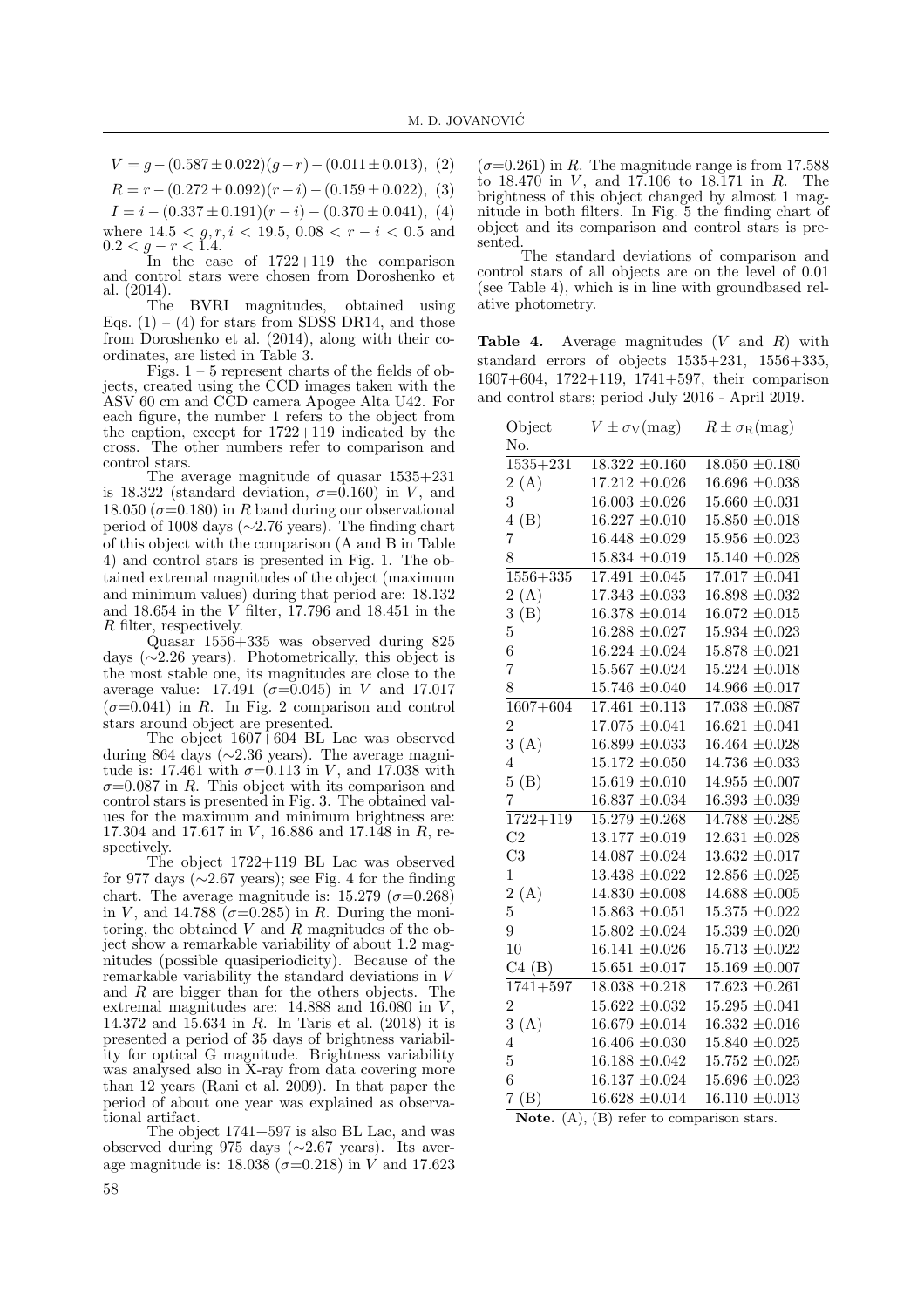In Table 4 the average values and their standard deviations in  $V$  and  $R$  bands of objects and stars for the period July  $2016 -$  April  $2019$  are pre- $$\mbox{\sc$As}$$ 

an example, light curves of object  $1741+597$  (black line), its comparison  $(3, \text{ and } 7)$  red) and control stars  $(2, 4, 5, \text{ and } 6$  - blue lines) are given in Fig. 6. This object, with 37 observation nights, is the most observed object in  $R$  filter. Variability of object is evident from light curve, especially in comparison with the light curves of comparison and control stars. It is confirmed using F–test.



Fig. 1. Chart of field of  $1535+231$ .



Fig. 2. Chart of field of  $1556+335$ .

### 4. ANALYSIS METHODS

The  $3-\sigma$  rule was applied to reject some data. In the case of normal distribution, almost all of the data (99.7%) lie within three standard deviations of the average value. According to this, two points of the object  $1722+119$  were rejected: at  $22<sup>nd</sup>$ , and  $23<sup>rd</sup>$ April 2018. It was because of bad tracking during observations.

Then, the Shapiro-Wilk test of normality was applied. That test has the best power for a given sig-



Fig. 3. Chart of field of  $1607+604$ .



Fig. 4. *Chart of field of 1722+119*.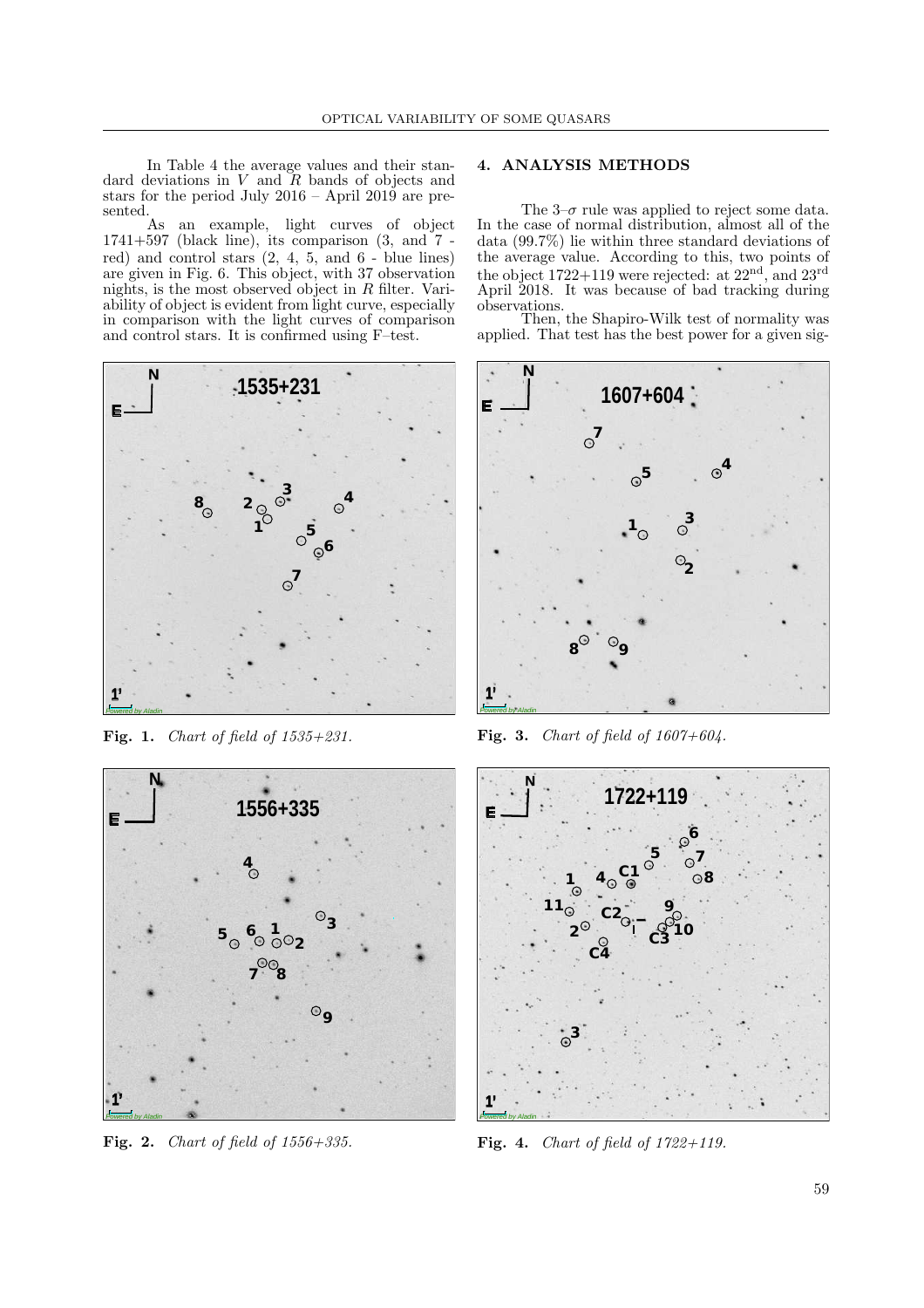

Fig. 5. Chart of the field of  $1741+597$ .

nificance (Razali and Wah 2011), and it is restricted for sample size of less than 50 (as presented objects). After that, it is concluded that tests which require normal data distribution can be applied.

## 4.1. F–test

The F–test was used to determine the existence of brightness variability of objects and control stars (de Diego 2010, Gupta et al. 2017). We investigate variances of two (normally distributed) data sets to check are they equal to each other. The tested hypotheses are:

- 1)  $H_1$ :  $Var(O A) = Var(O B)$  $H_{a1}: Var(O - A) > Var(O - B)$  alternative,
- 2)  $H_2$ :  $Var(O A) = Var(A B)$  $H_{a2}: Var(O - A) > Var(A - B)$  alternative,
- 3)  $H_3$ :  $Var(O B) = Var(A B)$  $H_{a3}: \text{Var}(O-B) > \text{Var}(A-B)$ , alternative. Test statistics which correspond to these hy-

potheses are:  
\n
$$
F_1 = \frac{\text{Var}(O - A)}{\text{Var}(O - B)},
$$
\n
$$
F_2 = \frac{\text{Var}(O - A)}{\text{Var}(A - B)}, \text{ and}
$$
\n
$$
F_3 = \frac{\text{Var}(O - B)}{\text{Var}(A - B)}.
$$

Designations  $O - A$ ,  $O - B$ , and  $A - B$  refer to differences of obtained magnitudes of object and comparison star A, object and comparison star B, and comparison star A and B, respectively. The variances of mentioned differences are:  $Var(O - A)$ ,



Fig. 6. The light curves 1741+597 and its comparison and control stars from July 2016 until April 2019.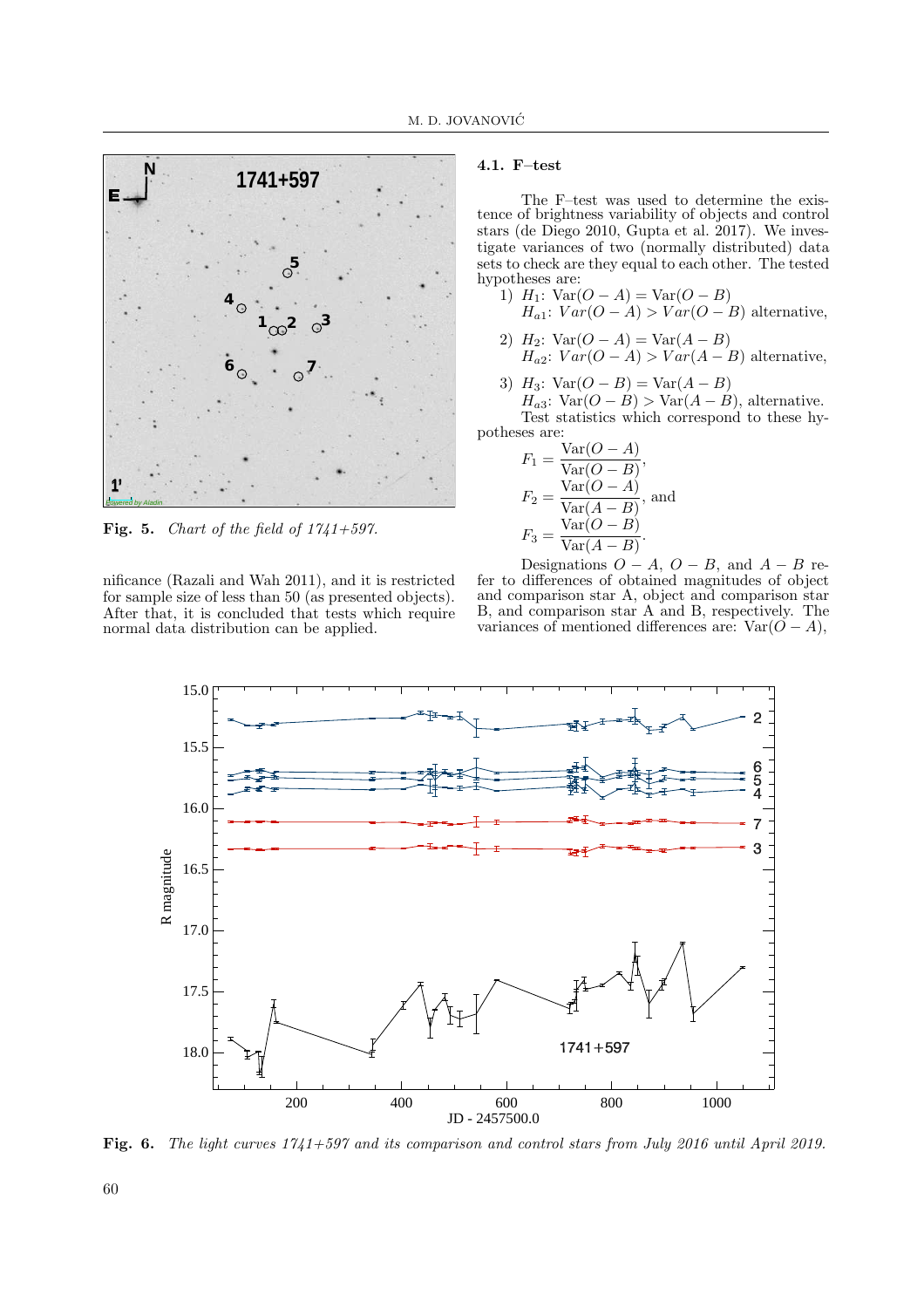Var( $O - B$ ), and Var( $A - B$ ). In the case of control star, O refer to its magnitude.

The  $F_i$   $(i = 1, 2, 3)$  values were compared with the critical value  $F_c = F_n^{\alpha}$ , where  $\alpha$  is the significance level set for the test, and n signifies the number of degree of freedom equal to  $N-1$ , where N is the number of points.

The F–test was carried out for  $\alpha$  values 0.05, 0.01 and 0.001 (correspond to probability of 95%, 99%, and 99.9% for acceptance of hypothesis), which roughly correspond to  $2\sigma$ ,  $2.6\sigma$  and  $3\sigma$  of sampling distribution, respectively. When the  $F_i$  value is greater than the critical, the null hypotheses  $H_i$ are discarded. For all objects it is expected that variances of mentioned differences ( $Var(O - A)$ ) and  $Var(O-B)$ ) should be close to each other. It means,  $F_1$  value should be around 1, regardless of the brightness of object is stable or variable over time. If the brightness is changeable it should be in the same manner for both comparison stars, because they are stable a priori. The object is considered as variable if  $F_2$  and  $F_3$  are greater than the critical value  $F_c$  which corresponds to the significance level of 0.05. A similar investigation was done for each control star, just to put in the test suitable values for that star instead for the object.

#### 4.2. Method of Least Squares

If there is some quasiperiodicity in the data set, the method of Least Squares (LS) could be used for sinusoidal parameters estimations (amplitude and phase) in line with suitable period:

$$
f(t) = A\sin(\omega t + \varphi) + f_0,\tag{5}
$$

where A is amplitude (in magnitudes),  $\varphi$  phase (in radians),  $\omega$  angular velocity (in radians per days), and  $f_0$  intercept (in magnitudes). Time  $t$  (in days) is the epoch of observation.

Eq. 5 can be expanded as follows:

$$
f(t) = A\cos(\varphi)\sin(\omega t) + A\sin(\varphi)\cos(\omega t) + f_0(6)
$$
  
=  $a_0x_0 + a_1x_1 + a_2,$  (7)

where  $a_0 = A \cos(\varphi), a_1 = A \sin(\varphi), a_2 = f_0,$  $x_0 = \sin(\omega t)$  and  $x_1 = \cos(\omega t)$ .

Coefficients  $a_i$   $(i = 0, 1, 2)$  are estimated using LS three-parameter fitting method. Since  $\omega$  is also unknown, the coefficients were estimated for a given set of periods  $P_j$  ( $\omega_j = \frac{2\pi}{P_j}$ ). The minimum and maximum of  $P_i$  are about 0.3 years (in agreement with the Nyquist frequency) and 10 years (2.5 years is quarter of 10 years), respectively; the step is 0.1 years, observational period is 2.5 years.

The standard error of the estimate is  $\sigma_0 = \sqrt{\frac{\sum (Y-f)^2}{N-3}}$  $\frac{(Y-f)^2}{N-3}$ , where f are LS fitting values, Y are data, and  $N$  is the number of data. Final coefficients  $a_i$   $(i = 0, 1, 2)$  are determined for period P for which  $\sigma_0$  has a minimum. If there are several local minimums, the procedure was repeated for each of them. Each sinusoidal solution was analysed. The amplitude and phase were calculated using equations:

$$
A = \sqrt{a_0^2 + a_1^2},
$$
  
\n
$$
\varphi = \arctan (a_1/a_0).
$$
  
\nTo detect systematic errors in residuals

 $(Y - f)_k$ ,  $k = 1, ..., N$ , Abbe's criterion was used according to Djurović (1979), Malkin (2013).

## 5. RESULTS

In order to investigate the presence of brightness variability of presented objects, we have followed the statistical analysis technique described in Subsection 4.1. As a result, the variability was detected for the four of five objects, in both filters. Three of the variable objects are BL Lac objects, and one is type QSO. The non-variable one (1556+335, QSO) has  $F_i$   $(i =1, 2, 3)$  values almost equal to 1:  $F_1 = 1.06, F_2 = 1.06, F_3 = 1.12$  in V filter, and  $F_1$  =1.54,  $F_2$  =1.42,  $F_3$  =1.08 in R filter. The critical value is  $F_c = 2.33$  for  $N = 17$  in V, and  $F_c = 2.01$ for  $N = 24$  in R; the significance level  $\alpha = 0.05$ .

In the case of variable objects,  $F_1$  is around 1 as it is expected, but  $F_2$  and  $\tilde{F}_3$  are greater than critical value. The biggest  $F_2$  and  $F_3$  values are for objects  $1722+119$  and  $1741+597$  with large brightness variability.

For four variable objects,  $F_2$ ,  $F_3$ , number of data points N, and critical values  $F_c$  (for N and  $\alpha = 0.05$ ) are listed in Table 5 for both filters.

Table 5. The F–test results.

| Object       | Filter | N  | $F_2, F_3$     | $F_c$ |
|--------------|--------|----|----------------|-------|
| $1535 + 231$ | V      | 17 | 16.75, 20.91   | 2.33  |
|              | R.     | 21 | 8.45, 11.56    | 2.12  |
| $1607 + 604$ | V      | 20 | 6.45, 7.34     | 2.17  |
|              | R.     | 24 | 6.39, 6.48     | 2.01  |
| $1722 + 119$ | V      | 21 | 122.08, 113.93 | 2.12  |
|              | R.     | 23 | 535.26, 547.43 | 2.05  |
| $1741 + 597$ | V      | 31 | 58.38, 59.96   | 1.84  |
|              | R      | 37 | 81.02, 81.29   | 1.74  |

In the case of control stars test shows that they are non variable.

For these objects, the method of LS was used to determine some periods in their brightness variability. Almost all objects have local minimum of  $\sigma_0$  for periods around 0.5 years and 1 years. The presence of these periods is probably observational artifact (Rani 2009). Since this is an artifact, the annual variation was subtracted from our data, but the semiannual is not because of small amplitude. Calculated amplitudes for  $P = 1$  year for objects  $1535+231$ ,  $1607+604$ , and  $1741+597$  are in range from  $0.056$  mag to  $0.174$  mag. The  $1722+119$  has remarkable amplitude in both filters: 0.285 mag in  $V$ , and 0.322 mag in  $R$  filter. After that, the LS method was repeated on the residuals, and results of four variable objects (amplitude  $(A)$  and phase  $(\varphi)$ ) are presented in Table 6 together with suitable periods  $(P)$ , standard errors  $\sigma_0$ . The phase is referred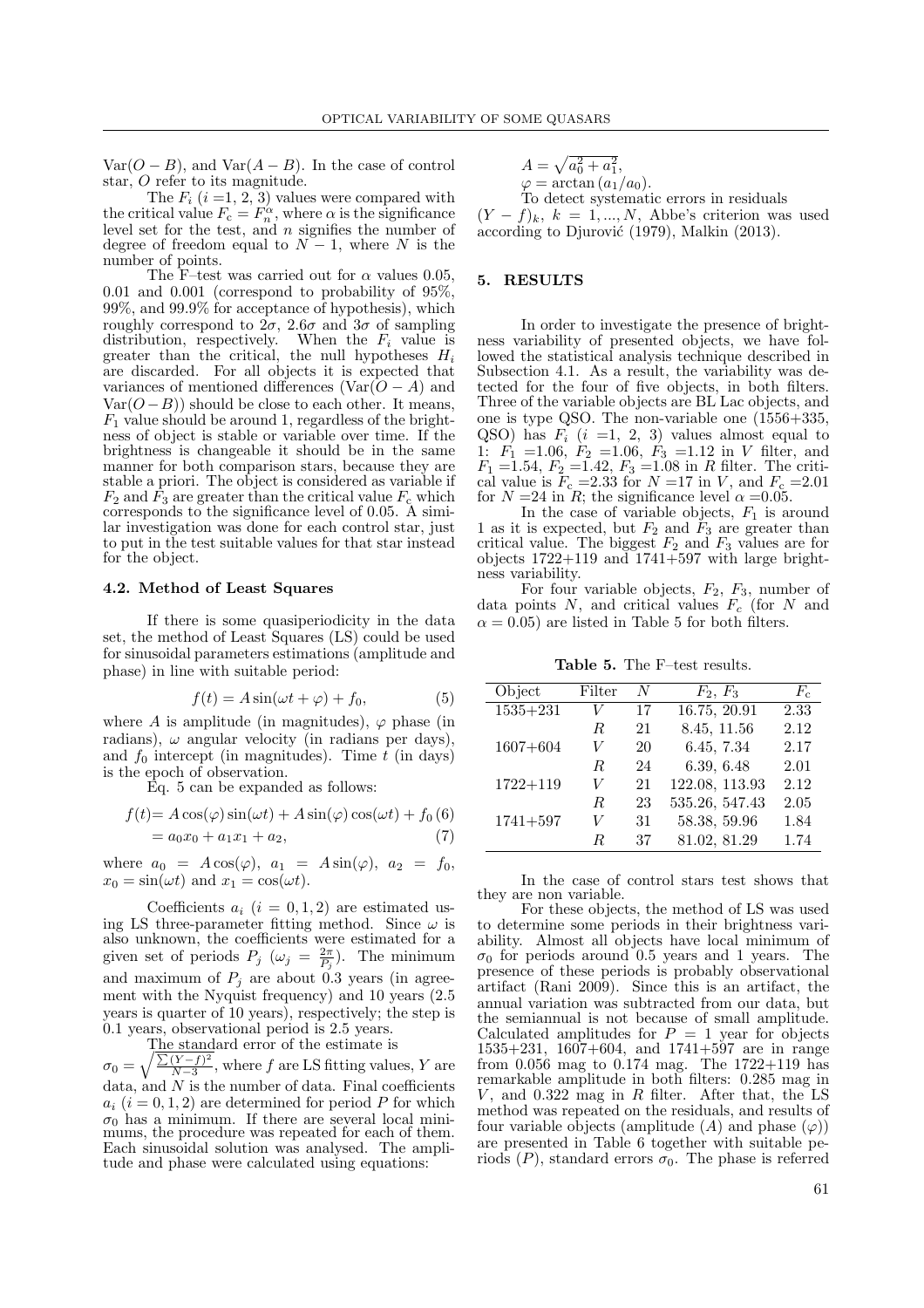to epoch J2000.0. For some objects, in one filter quasiperiods are slightly different from the other filter because of different number N of input points. Also, more data in the future is going to give us more precise results. An example of LS fit on residuals (without annual variation) of  $R$  magnitudes for 1741+597 is in Fig. 7. The obtained quasiperiods are with 1.3 and 4.0 years. After removing these two sinusoids, the final residuals are presented in the same figure (below).

The final residuals (quasiperiods are removed, also) were examined using Abbe's criterion for significance level set: 0.05, 0.01, and 0.001. Abbe statistic  $\gamma(N)$  was calculated as described in Djurović (1979) and Malkin (2013). For all objects  $\gamma(N)$  was greater than the critical value  $\gamma_0(N)$  for significance level  $\alpha = 0.05$ . The hypothesis that there is no trend in

residuals can be accepted, and it is concluded that residuals could be explained with random variations. As example, for object  $1741+597$  (with  $N = 37$ points in R) the value  $\gamma(N) = 0.980$  is greater than critical value  $\gamma_0(N) = 0.736$  for significance level  $\alpha = 0.05$ .

#### 6. CONCLUSIONS

The monitoring data of five objects (3 BL Lac and  $2 \text{ QSOs}$ ) in  $V$  and  $R$  magnitudes during the period of about 2,5 years are presented. The F–test is applied to test systematic variability. For four objects with systematic brightness variability the amplitude and phase of sinusoidal curve are estimated



Fig. 7. The LS fit of the light curve of  $1741+597$  in R band, and final residuals.

Table 6. The amplitudes and phases (for the epoch J2000.0) of obtained quasiperiods for 1535+231, 1607+604, 1722+119, and 1741+597.

| Object       | Filter | $\sigma_0$ (mag)     | $A \pm \sigma_A$ (mag)            | $\varphi \pm \sigma_{\varphi}$ (°), J2000.0 | P(yr)    |
|--------------|--------|----------------------|-----------------------------------|---------------------------------------------|----------|
| $1535 + 231$ | V      | $\pm 0.08$           | $0.16 \pm 0.02$                   | $57.1 \pm 10.3$                             | 3.1      |
|              | R      | $\pm 0.13, \pm 0.10$ | $0.19 \pm 0.03$ , $0.13 \pm 0.02$ | $90.0 \pm 12.2, 181.2 \pm 13.0$             | 1.7, 5.2 |
| $1607 + 604$ | V      | $\pm 0.06$           | $0.11 \pm 0.01$                   | $344.8 \pm 10.3$                            | 2.7      |
|              | R      | $\pm 0.07, \pm 0.05$ | $0.04 \pm 0.01, 0.09 \pm 0.01$    | $173.2 \pm 31.0$ , $299.4 \pm 9.1$          | 1.3, 2.3 |
| $1722 + 119$ | V      | $\pm 0.17, \pm 0.15$ | $0.14 \pm 0.04$ , $0.12 \pm 0.03$ | $184.9 \pm 22.0, 51.9 \pm 22.7$             | 1.3, 2.7 |
|              | R      | $\pm 0.17, \pm 0.14$ | $0.12 \pm 0.03$ , $0.19 \pm 0.03$ | $246.8 \pm 23.9, 176.9 \pm 12.0$            | 1.3, 5.3 |
| $1741 + 597$ | V      | $\pm 0.15$           | $0.33 \pm 0.03$                   | $288.1 \pm 6.8$                             | 6.5      |
|              | R      | $\pm 0.23, \pm 0.20$ | $0.18 \pm 0.04$ , $0.16 \pm 0.03$ | $152.2 \pm 16.9, 7.2 \pm 15.9$              | 1.3, 4.0 |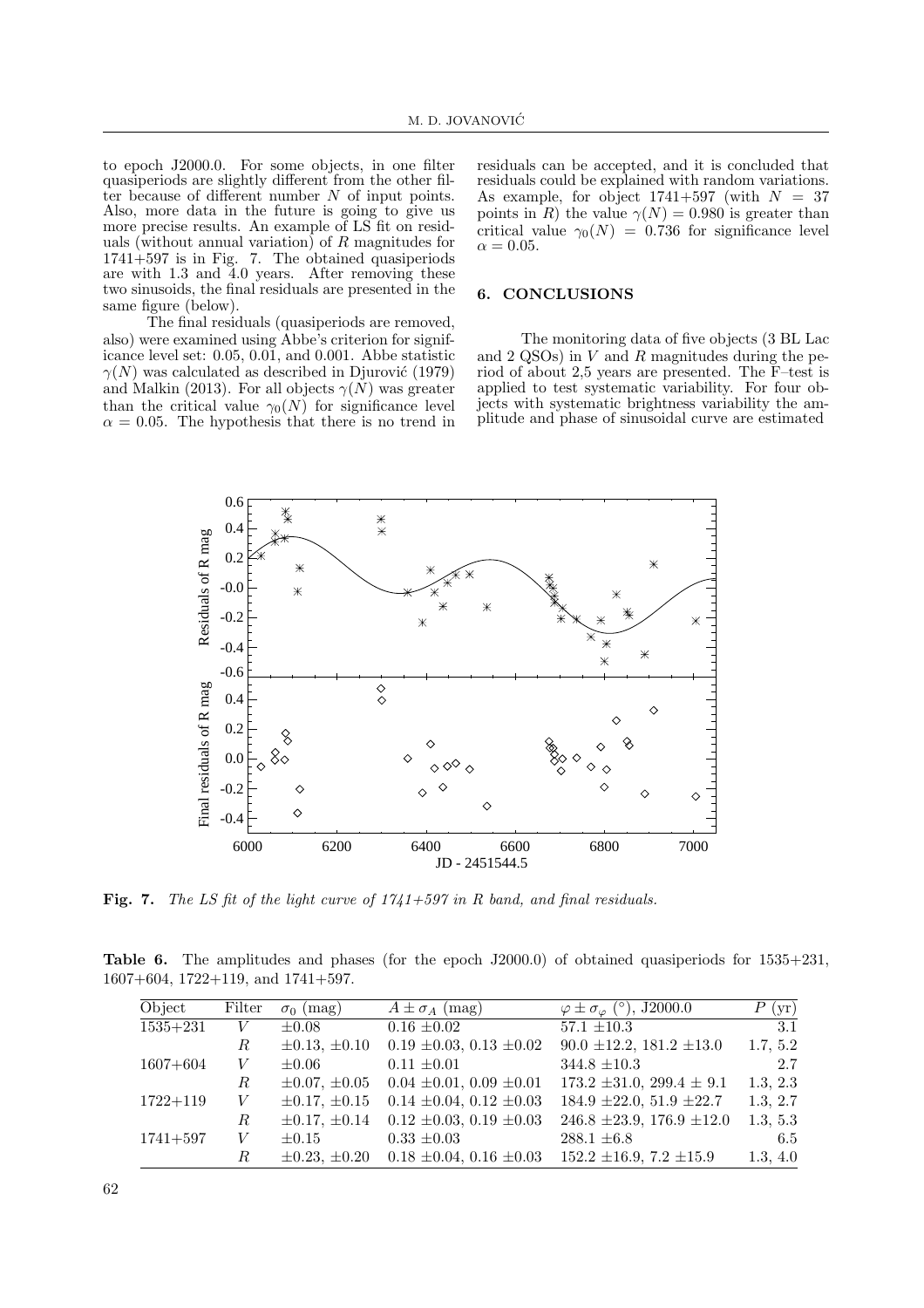using the method of LS. For almost all described objects there is brightness variability with annual period, and it is an observational artifact; only for 1722+119 it could be the real variability with amplitude about 0.3 mag in both bands. Quasiperiodic variations are presented in Table 6 for objects:  $1535+231$ ,  $1607+604$ ,  $1722+119$ , and  $1741+597$ . Their periods are from 1.3 to 6.5 years. In both filters some of them are with nearly the same value: 2.7 years in  $V$  and 2.3 years in  $R$  for 1607+604, and 1.3 years in both filters for 1722+119. Different periods in both bands for the same object could be because of different numbers of points in these filters. During our observational period July 2016 – April 2019, 1556+335 did not show brightness variability.

Calculated V and R magnitudes (see Table 3, input values) of all comparison and control stars are in a good agreement with observed ones (see Table 4, output values), in line with their standard errors. After implementing F–test and other tests, the significant brightness variability of these stars is not presented, and they are suitable for photometric measurements.

To investigate quasiperiods less than 0.3 years it is necessary to observe objects more frequently within a year, and to proceed observations in the case of quasiperiods greater than several years.

Acknowledgements – The author would like to thank her mentor Dr Goran Damlianović for guidance and support during this project. During the work on this paper the author was financially supported by the Ministry of Education, Science and Technological Development of the Republic of Serbia through the project 176011 "Dynamics and kinematics of celestial bodies and systems".

Funding for the Sloan Digital Sky Survey IV has been provided by the Alfred P. Sloan Foundation, the U.S. Department of Energy Office of Science, and the Participating Institutions. SDSS-IV acknowledges support and resources from the Center for High-Performance Computing at the University of Utah. The SDSS web site is www.sdss.org.

SDSS-IV is managed by the Astrophysical Research Consortium for the Participating Institutions of the SDSS Collaboration including the Brazilian Participation Group, the Carnegie Institution for Science, Carnegie Mellon University, the Chilean Participation Group, the French Participation Group, Harvard-Smithsonian Center for Astrophysics, Instituto de Astrofísica de Canarias, The Johns Hopkins University, Kavli Institute for the Physics and Mathematics of the Universe (IPMU) / University of Tokyo, the Korean Participation Group, Lawrence Berkeley National Laboratory, Leibniz Institut für Astrophysik Potsdam (AIP), Max-Planck-Institut für Astronomie (MPIA Heidelberg), Max-Planck-Institut für Astrophysik

 $(MPA$  Garching), Max-Planck-Institut für Extraterrestrische Physik (MPE), National Astronomical Observatories of China, New Mexico State University, New York University, University of Notre Dame, Observatário Nacional / MCTI, The Ohio State University, Pennsylvania State University, Shanghai Astronomical Observatory, United Kingdom Participation Group, Universidad Nacional Autónoma de México, University of Arizona, University of Colorado Boulder, University of Oxford, University of Portsmouth, University of Utah, University of Virginia, University of Washington, University of Wisconsin, Vanderbilt University, and Yale University.

#### REFERENCES

- Abolfathi, B., Aguado, D. S., Aguilar, G. et al.: 2018, Astrophys. J. Suppl. Ser., 235, 42.
- Bourda, G., Collioud, A., Charlot, P., Porcas, R. and Garrington, S.: 2011, Astron. Astrophys., 526, A102.
- Chonis, T. S. and Gaskel, M. C.: 2008, Astron. J., 135, 264.
- De Diego, J. A.: 2010, Astron. J., 139, 1269.
- Djurović, D.: 1979, Matematička obrada astronomskih posmatranja, University of Belgrade (in Serbian).
- Doroshenko, V. T., Efimov, Yu. S., Borman, G. A. and Pulatova, N. G.: 2014, Astrophysics, 57, 176.
- Fey, A. L., Gordon, D., Jacobs, C. S. et al.: 2015, Astron. J., **150**, 58.
- Gaia Collaboration, Mignard, F., Klioner, S. A., Lindegren, L. et al.: 2018, Astron. Astrophys., 616, A14.
- Gupta, A. C.: 2014, J. Astrophys. Astr., 35, 307.
- Gupta, A. C., Agarwal, A., Mishra, A. et al.: 2017, Mon. Not. R. Astron. Soc., 465, 4423.
- Malkin, Z. M.: 2013, Astron. Rep., 57, 128.
- Popović, L. Č., Jovanović, P., Stalevski, M. et al: 2012, Astron. Astrophys., 538, A107.
- Rani, B., Wiita, P. J. and Gupta, A. C.: 2009, Astron. J., 696, 2170.
- Razali, N. M. and Wah, Y. B.: 2011, Journal of Statistical Modeling and Analytics, 2, 21.
- Taris, F., Souchay, J., Andrei, A. H. et al.: 2011, Astron. Astrophys., 526, A25.
- Taris, F., Andrei, A., Roland, J. et al.: 2016, Astron. Astrophys., 587, A112.
- Taris, F., Damljanovic, G., Andrei, A. et al.: 2018, Astron. Astrophys., 611, A52.
- Tody, D.: 1986, in Proceedings SPIE Instrumentation in Astronomy VI, ed. D.L. Crawford, 627, 733
- Tody, D.: 1993, in Astronomical Data Analysis Software and Systems II, A.S.P. Conference Ser., eds. R.J. Hanisch, R.J.V. Brissenden, & J. Barnes, 52, 173